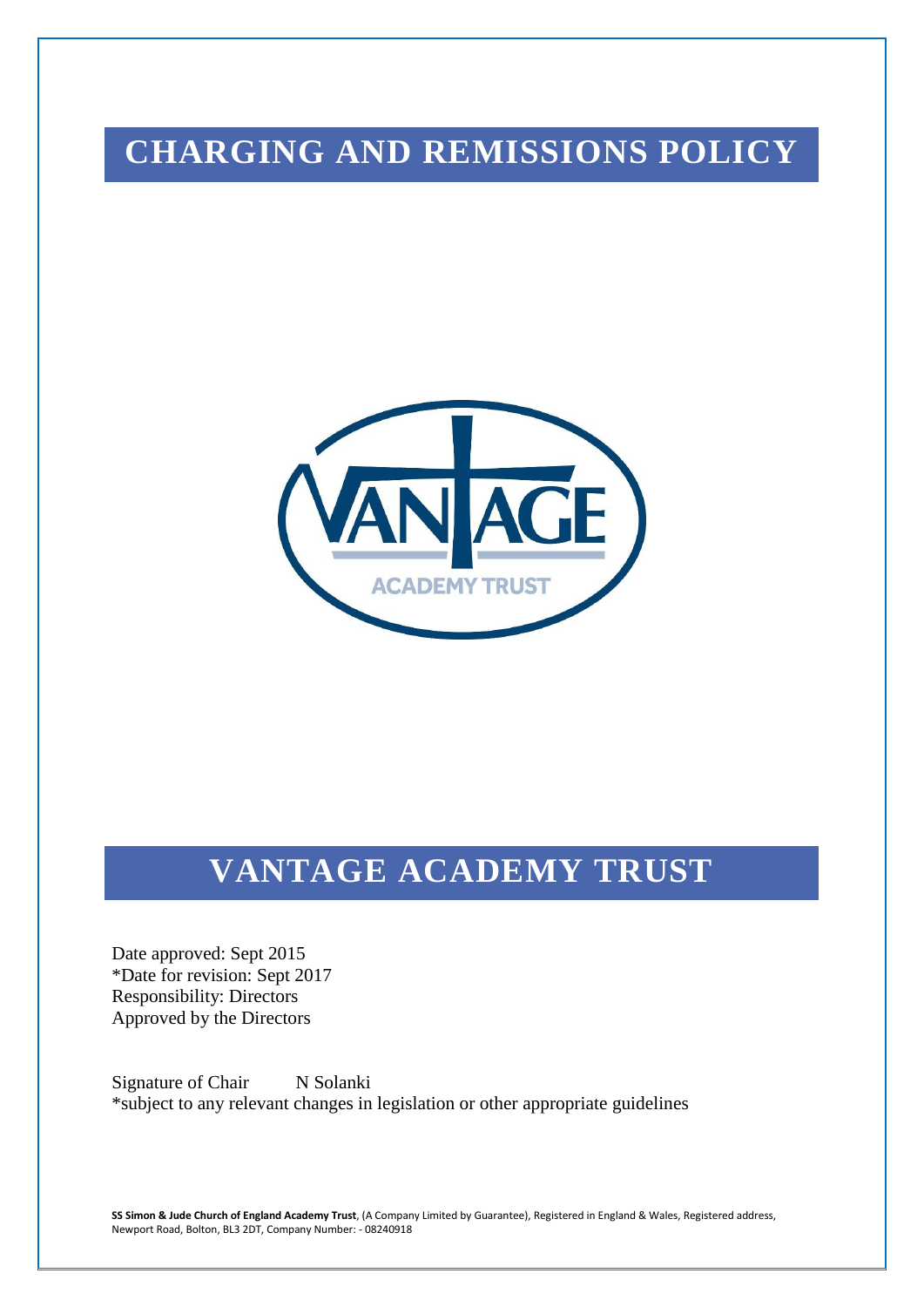#### INTRODUCTION

All education during school hours is free. We do not charge for any activity undertaken as part of the National Curriculum, with the exception of some individual or small group music tuition.

## VOLUNTARY CONTRIBUTIONS

When organising school trips or visits to enrich the curriculum and the educational experience of the children, the school invites parents to contribute to the cost. All contributions are voluntary. If we do not receive sufficient voluntary contributions, we may cancel a trip. If a trip goes ahead, it may include children whose parents have not paid any contributions. We do not treat these children differently from any others.

The 1998 Education Act draws a distinction between the term "Charges" which are considered to be an obligatory cost and "Voluntary contributions" which are self-explanatory.

Subsidies from various sources e.g. School Fund, PTA, voluntary organisations, will be considered to cover deficits. Surplus finance will be used via school fund for the benefit of the children.

Whenever possible, the school will give sufficient notice to allow parent/carers to pay by instalments.

If a parent wishes their child to take part in a school trip or event, but is unwilling or unable to make a voluntary contribution, we do not allow the child to participate fully in the trip or activity. Sometimes the school pays additional costs in order to support the visit. Parents have a right to know how each trip is funded. The school provides this information on request.

The following is a list of additional activities, organised by the school, which require voluntary contributions from parents. These activities are known as "optional extras". This list is not exhaustive:

- Visits to museums:
- $\div$  Sporting activities;
- Outdoor adventure activities;
- Visits to or by a theatre company;
- ❖ School trips;
- Musical events:

## RESIDENTIAL TRIPS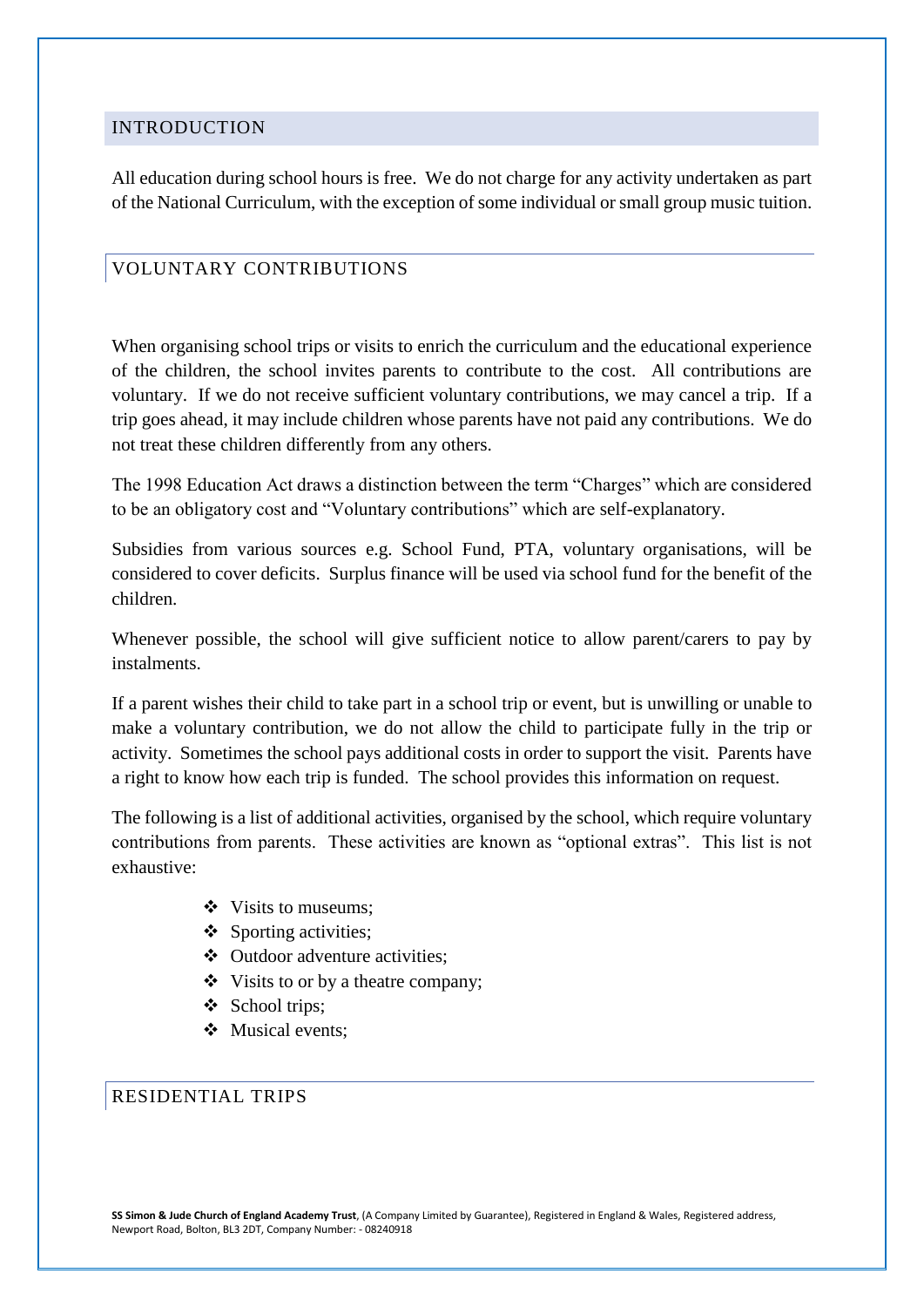If the school organises a residential visit in school time, or mainly in school time, which is to provide education directly related to the National Curriculum, we do not make any charge for the education or travel expenses. However, we do make a charge to cover the cost of board and lodging.

## MUSIC TUITION

All children study music as part of the normal school curriculum. We do not charge for this.

There is a charge for individual or small group music tuition, since this is an additional curriculum activity and not part of the National Curriculum. These individual or small group lessons are taught by peripatetic music teachers. We make a charge for these lessons. We give parents information about additional music tuition at the start of each academic year.

#### SWIMMING

The school organises swimming lessons for all children in year 6. These take place in school time and are part of the National Curriculum. We therefore make no charge for this activity. We inform parents when these lessons are to take place and we ask parents for their written permission for their child to take part. The school will endeavour to provide swimming lessons for children in lower years should the budget allow it.

## AFTER SCHOOL ACTIVITIES

The school offers additional activities after school. We reserve the right to make a small charge for these sessions.

## DAMAGE/LOSS TO PROPERTY

In cases of wilful or malicious damage to equipment or breakages, or loss of school books on loan to children, the Principal in consultation with the Chair of the Local Governing Body may decide it right to make a charge. Each incident will be dealt with on its own merit and at their discretion.

#### LETTINGS

The school will make its facilities available to outside users at a charge of at least the cost of providing the facilities. The scale of charges is determined annually by the Local Governing Body and form part of our separate Out of Hours policy